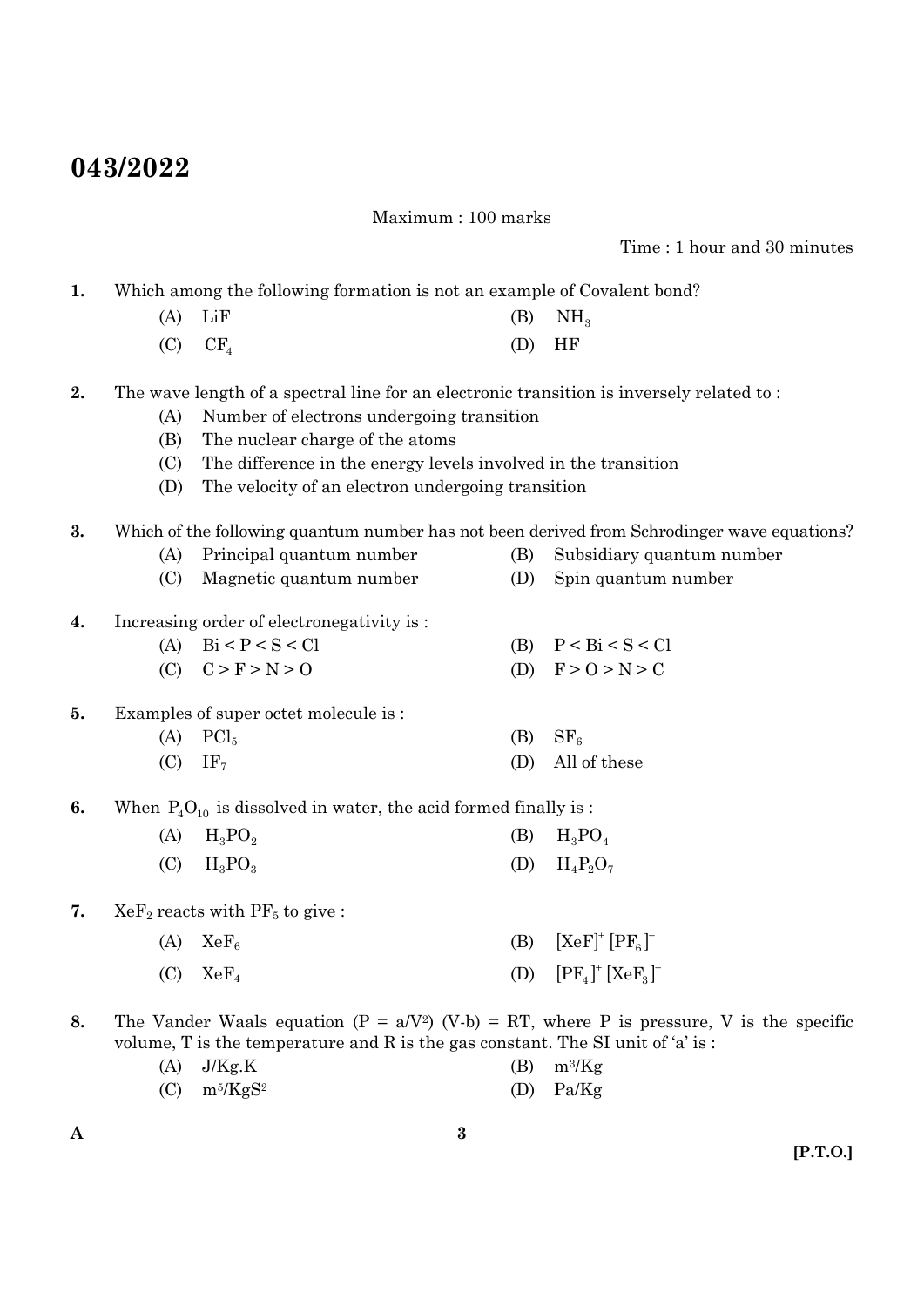| 9.<br>Which of the following can not exist on the basis of Molecular orbital theory? |                                                            |                                                                                  |     |                                                                                      |  |
|--------------------------------------------------------------------------------------|------------------------------------------------------------|----------------------------------------------------------------------------------|-----|--------------------------------------------------------------------------------------|--|
|                                                                                      | (A)                                                        | $H_2^+$                                                                          | (B) | $He_2^+$                                                                             |  |
|                                                                                      | (C)                                                        | $C_{2}$                                                                          | (D) | He <sub>2</sub>                                                                      |  |
| 10.                                                                                  |                                                            | Cesium chloride on heating to 760K changes into:                                 |     |                                                                                      |  |
|                                                                                      | (A)                                                        | NaCl structure                                                                   | (B) | CsCl(g)                                                                              |  |
|                                                                                      | (C)                                                        | Antifluorite structure                                                           | (D) | ZnS structure                                                                        |  |
| 11.                                                                                  |                                                            | Effective Atomic Number (EAN) of Fe in $Fe(CO)4$ is:                             |     |                                                                                      |  |
|                                                                                      | (A)                                                        | 34                                                                               | (B) | 35                                                                                   |  |
|                                                                                      | (C)                                                        | 36                                                                               | (D) | 37                                                                                   |  |
| 12.                                                                                  |                                                            | Hybridization of Fe in $K_3[Fe(CN_6)]$ and $K_4[Fe(CN_6)]$ :                     |     |                                                                                      |  |
|                                                                                      | (A)                                                        | $d^2sp^3$ and $sp^3d^2$                                                          | (B) | $sp^3d^2$ and $sp^3d^2$                                                              |  |
|                                                                                      | (C)                                                        | $d^2sp^3$ and $d^2sp^3$                                                          | (D) | $sp^3d^2$ and $d^2sp^3$                                                              |  |
| 13.                                                                                  |                                                            | Which of the following metal has lowest melting point?                           |     |                                                                                      |  |
|                                                                                      | (A)                                                        | Antimony                                                                         | (B) | Silver                                                                               |  |
|                                                                                      | (C)                                                        | Tin                                                                              | (D) | Zinc                                                                                 |  |
| 14.                                                                                  |                                                            | The element with maximum cosmic abundance :                                      |     |                                                                                      |  |
|                                                                                      | (A)                                                        | Hydrogen                                                                         | (B) | Helium                                                                               |  |
|                                                                                      | (C)                                                        | Nitrogen                                                                         | (D) | Oxygen                                                                               |  |
| 15.                                                                                  |                                                            |                                                                                  |     | Among the following mixtures, dipole-dipole as the major interaction, is present in: |  |
|                                                                                      | (A)                                                        | Benzene and ethanol                                                              | (B) | Acetonitrile and acetone                                                             |  |
|                                                                                      | (C)                                                        | KCl and water                                                                    | (D) | Benzene and carbon tetrachloride                                                     |  |
| 16.                                                                                  |                                                            | The value of n in the molecular formula $\mathrm{Be_{n}Al_{2}Si_{6}O_{18}}$ is : |     |                                                                                      |  |
|                                                                                      | (A)                                                        | 3                                                                                | (B) | 5                                                                                    |  |
|                                                                                      | (C)                                                        | 7                                                                                | (D) | 9                                                                                    |  |
| 17.                                                                                  |                                                            | What is the role of ultra violet radiation in water purification system?         |     |                                                                                      |  |
|                                                                                      | 1.                                                         | It inactivates / kill the harmful microorganisms in water                        |     |                                                                                      |  |
|                                                                                      | It removes all the undesirable odours from the water<br>2. |                                                                                  |     |                                                                                      |  |
|                                                                                      | 3.                                                         | which of the statements given above is/are corrected                             |     | It quickens the sedimentations of solid particles and improves the clarity of water, |  |
|                                                                                      | (A)                                                        | 1 only                                                                           | (B) | 2 and 3 only                                                                         |  |
|                                                                                      | (C)                                                        | 1 and 3 only                                                                     | (D) | $1, 2$ and $3$                                                                       |  |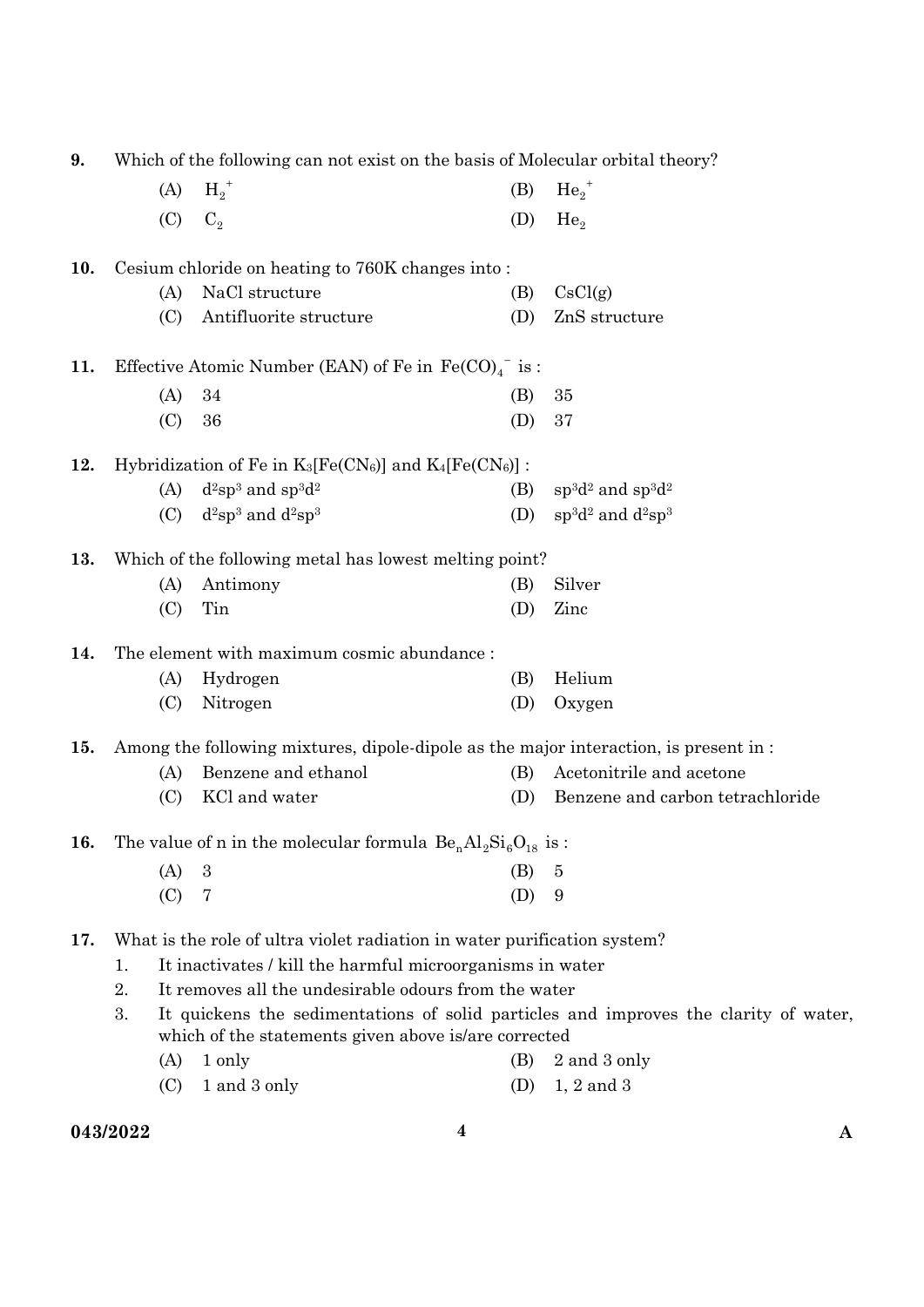- **18.** The pH of water at 250 is 7, when it is heated to 100ºC, the pH of water :
	- (A) Increases (B) Decreases
		-
	- (C) Remain same (D) Decreases up to 50ºC and then increases
- **19.** Which of the following copper alloys is used for the manufacture of springs and suspension of springs and suspension filaments in electrical instruments?
	- (A) Bronze (B) Aluminum bronze
	- (C) German silver (D) Phosphor bronze
- **20.** Which of the following is/are the hazardous pollutant(s) present in automobiles exhaust gases?
	- 1.  $N_2$
	- 2. CO
	- 3.  $CH<sub>4</sub>$
	- 4. Oxides of nitrogen
		- (A)  $2 \text{ and } 3$  (B)  $1 \text{ and } 2$
		- (C)  $2 \text{ and } 4$  (D)  $1 \text{ and } 3$
- **21.** Which of the following is correctly matched?
	- (A) Aluminum Haematite
	- (B) Lead Galena
	- (C) Iron Bauxite
	- (D) Magnesium Malachite
- **22.** In cold water, aquatic animals survive even when water to the top layer of the lake freezes into ice because :
	- (A) They can breathe in ice
	- (B) They have enough of accumulated oxygen inside them
	- (C) Their body structure is such that they can survive without oxygen
	- (D) Water has structure density of 4ºC so underneath the top layer of there is layer of water
- **23.** Ferrocene cannot undergo which of the following reaction?
	- (A) Friedal craft acylation (B) Diels-Alder reaction
	- (C) Oxidation by Ag+ ions (D) Electrophilic substitution
- **24.** According to wade's Rule,  $[C_2B_{10}H_{12}]$  adopts which type of structure?
	- (A) closo structure (B) nido structure
- - (C) archano structure (D) hypo structure
-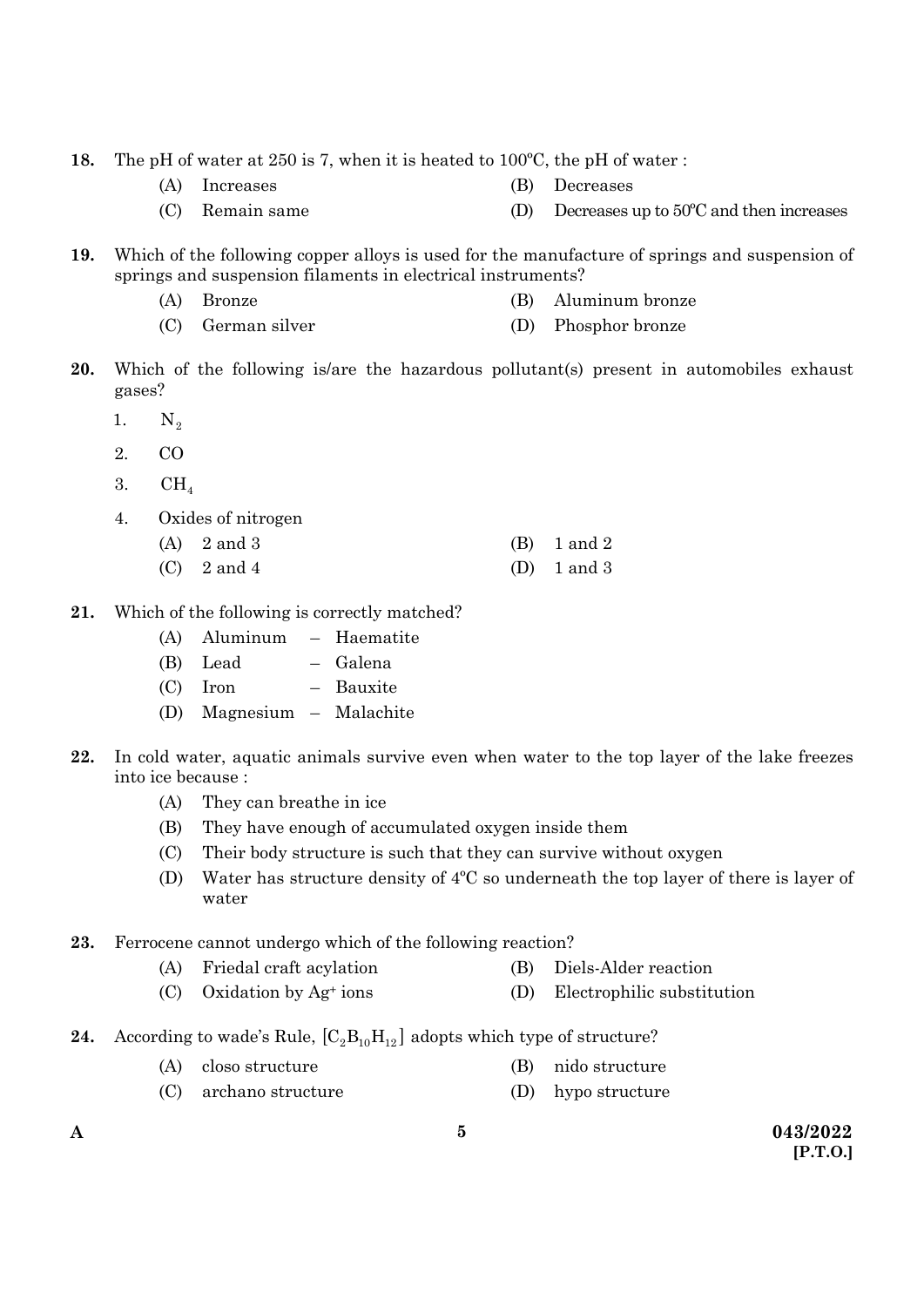- **25.** Which of these can be used as moth repellent?
	- (A) Benzene hexachloride (B) Benzal chloride
- - (C) Hexachloroethane (D) Tetrachloroethane
- **26.** What is the major organic product obtained from the following reaction?



- **27.** Which of the following statement is incorrect about nucleophiles?
	- (A) Nucleophiles have an unshared electron pair and can make use of this to react with an electron deficient species
	- (B) The nucleophilicity of an element (an electron donor) generally increases on going down a group in the periodic table
	- (C) A nucleophile is electron-deficient species
	- (D) All good nucleophiles are good bases when we deal across the period
- **28.** A layer of reddish-brown precipitate which is formed on the iron knife, when an iron knife is dipped in an aqueous solution of copper sulphate is of which compound or element?
	- (A) Iron sulphate (B) Copper
	- (C) Rust (D) Copper sulphate
- **29.** Who proposed arrow pushing method of showing progression of elections?
	- (A) Robert Burns Woodward (B) Adolf Von Baeyer
	- (C) Victor Grignard (D) Sir Robert Robinson
- **30.** What is obtained by thermolysis of azides?
	- (A) Free radicals (B) Carbocation
	- (C) Nitrene (D) Arene
- **31.** Results from long-term exposure to lower doses of a chemical is known as
	- (A) Acute toxicity (B) Chronic toxicity
	- (C) Moderate toxicity (D) High toxicity
- **043/2022 6 A**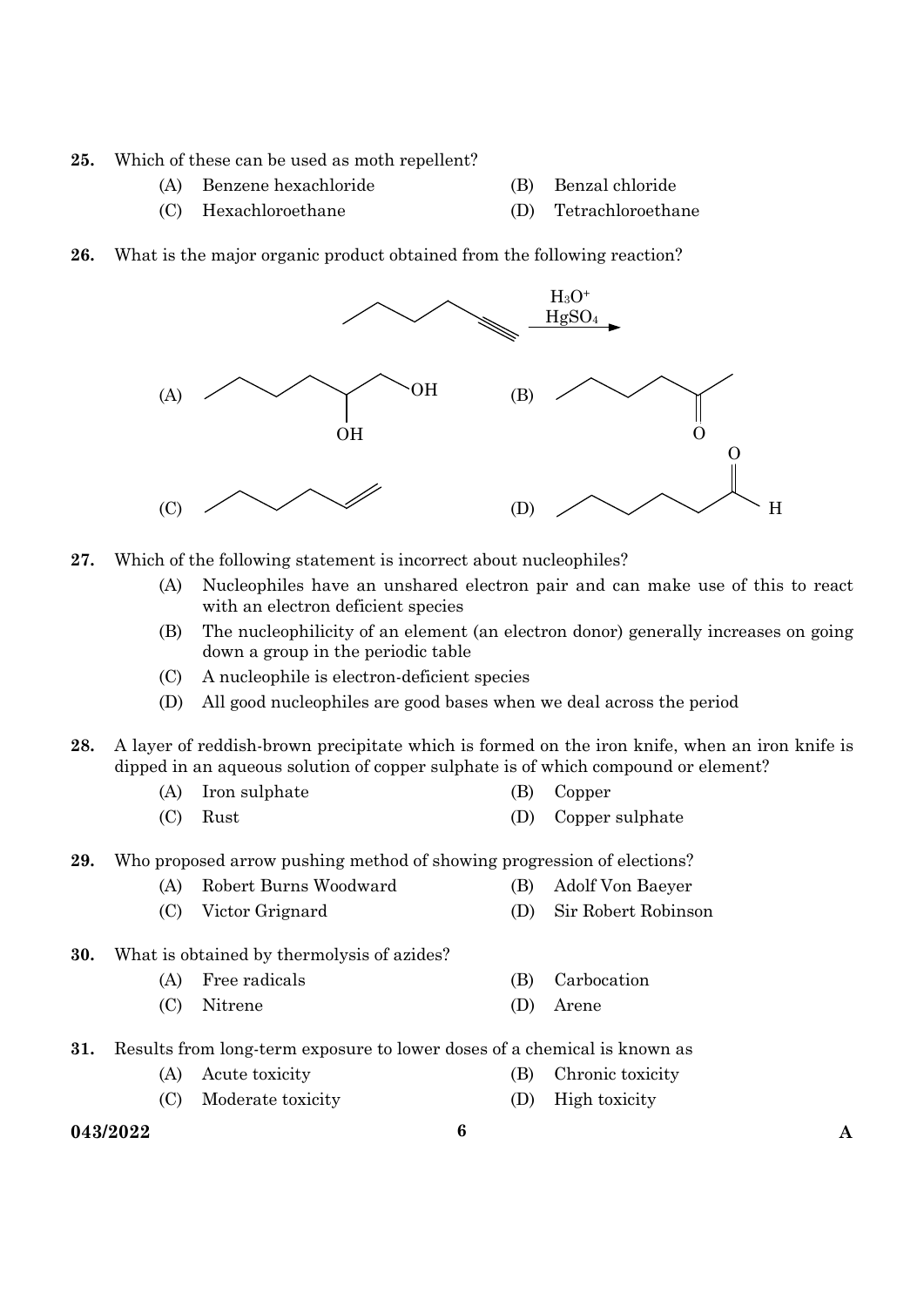- **32.** LD50 in a toxicity test stands for
	- (A) a dose that will kill 50% of an exposed population
	- (B) a dose that would not affect or harm 50% of an exposed population
	- (C) a dose that will kill 25% of an exposed population
	- (D) a dose that would not kill 25% of an exposed population
- **33.** Which of the following is not soluble in  $NAHCO<sub>3</sub>$ ?
	- (A) 2, 4, 6-Trinitrophenol (B) Benzoic acid
	- (C) o-Nitrophenol (D) Benzene sulphonic acid
- **34.** The product formed by the reaction of an aldehyde with a primary amine is :
	- (A) Carboxylic acid (B) Aromatic acid
	- (C) Ketone (D) Schiff's base

**35.** Which of the following is most reactive towards S<sub>N1</sub> reaction?

- (A)  $C_6H_5C(CH_3)C_6H_5Br$  (B)  $C_6H_5CH_2Br$ (C)  $C_6H_5CH(C_6H_5)Br$  (D)  $C_6H_5CH(CH_3)Br$
- **36.** A dihalogen derivative 'X' of a hydrocarbon with three carbon atoms react with ale. KOH and produces hydrocarbon which forms red ppt. with ammoniacal  $Cu_2Cl_2$ . 'X' gives an aldehyde on reaction with aq. KOH. The compound 'X' is
	- (A) 1, 3-Dichloropropane (B) 1, 2-Dichloropropane
	- (C) 2, 2-Dichloropropane (D) 1, 1-Dichloropropane

**37.** The synthesis of alkyl fluoride is best accomplished by :

- (A) Finkelstein reaction (B) Swartz reaction
- (C) Free radical fluorination (D) Sandmeyer's reaction
- **38.** Which of the following compounds will give racemic mixture on nucleophilic substitution by OH" ion?
	- 1 -Bromoethane, 1-Bromopropane, 1-Bromobutane, Bromobenzene
		- (A) Bromobenzene < 1-Bromobutane < 1-Bromopropane < 1-Bromoethane
		- (B) Bromobenzene < 1-Bromoethane < 1-Bromopropane < 1-Bromobutane
		- (C) 1-Bromopropane < 1-Bromobutane < 1-Bromoethane < Bromobenzene
		- (D) 1-Bromoethane < 1-Bromopropane < 1-Bromobutane < Bromobenzene
- **39.** Which of the following has ester linkages?

| (A) Nylon    | (B) Bakelite |
|--------------|--------------|
| (C) Terylene | (D) PVC      |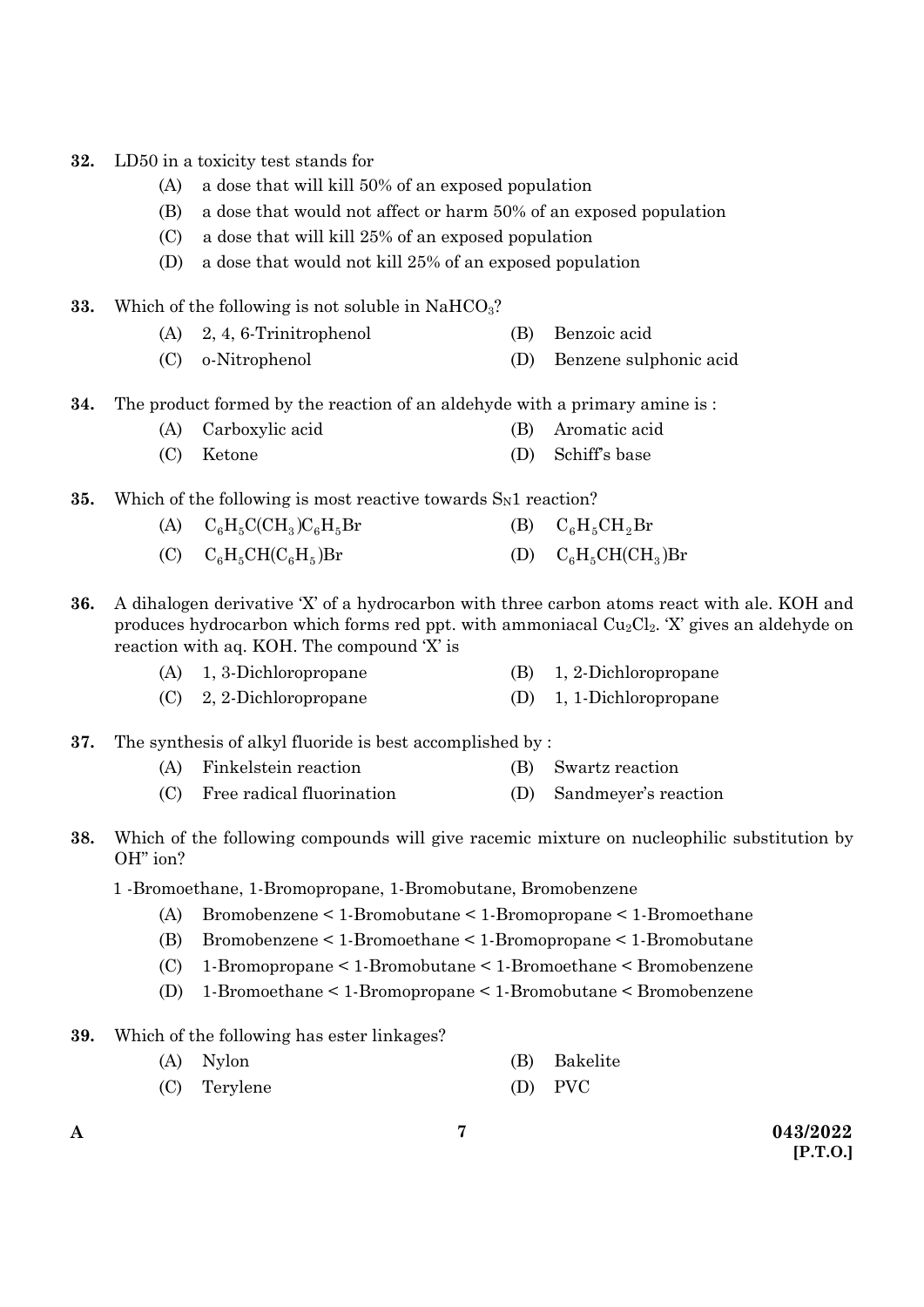- **40.** Zeigler-Natta catalyst is used in making :
	- (A) Low density polyethylene (B) High density polyethylene
	- (C) Polystyrene (D) PMMA
- -
- **41.** What will be the fraction of molecules having energy equal to or greater than activation energy, Ea?
	- (A) K (B) A (C)  $Ae^{-Ea/Rt}$  (D)  $e^{-Ea/Rt}$
- **42.** What is the geometry of pentacarbonyl iron (0)?

|  | (A) Square planar |  | (B) Tetrahedral |
|--|-------------------|--|-----------------|
|  |                   |  |                 |

- (C) Trigonal bipyramidal (D) Octahedral
- **43.** Which of the following will give effective reduction of 3-hexyne to trans-3-hexene?

| $(A)$ H <sub>2</sub> /Lindlar's catalyst | (B) Na/liq. $NH_3$ |
|------------------------------------------|--------------------|
| (C) Fe/NaCl                              | (D) DIBAL          |

**44.** An organic compound (MF;  $C_8H_{10}O$ ) exhibited the following <sup>1</sup>H NMR special data: 62.5 (3H, s), 3.8 (314, s), 6.8 (2H, d, J 8 Hz), 7.2 (2H, d, J 8 Hz) ppm. What will be the compound among the choices?

- (A) 4-methylbenzyl alcohol (B) 4-methyl anisole
- (C) 4-ethylphenol (D) 2-ethylphenol

**45.** Which Biomolecules simply refers as "Staff of life" in the given macromolecules?

- (A) Vitamins (B) Carbohydrate (C) Lipids (D) Protein
- **46.** Who discovered the mass spectrometer?
	- (A) Walter Kaufmann (B) Ernest O. Lawrence
	- (C) Francis Aston (D) J.J. Thomson

**47.** Which of the following is a product formed in Claisen condensation?

- (A)  $\beta$ -ester (B)  $\beta$ -ketone
- (C) β -keto ester (D) Y-diketone
- **48.** Which of the following will form alkyl bromide on reaction with Br<sub>2</sub>?
	- (A) Alcohols (B) Alkenes (C) Silver salt of fatty acids (D) All of these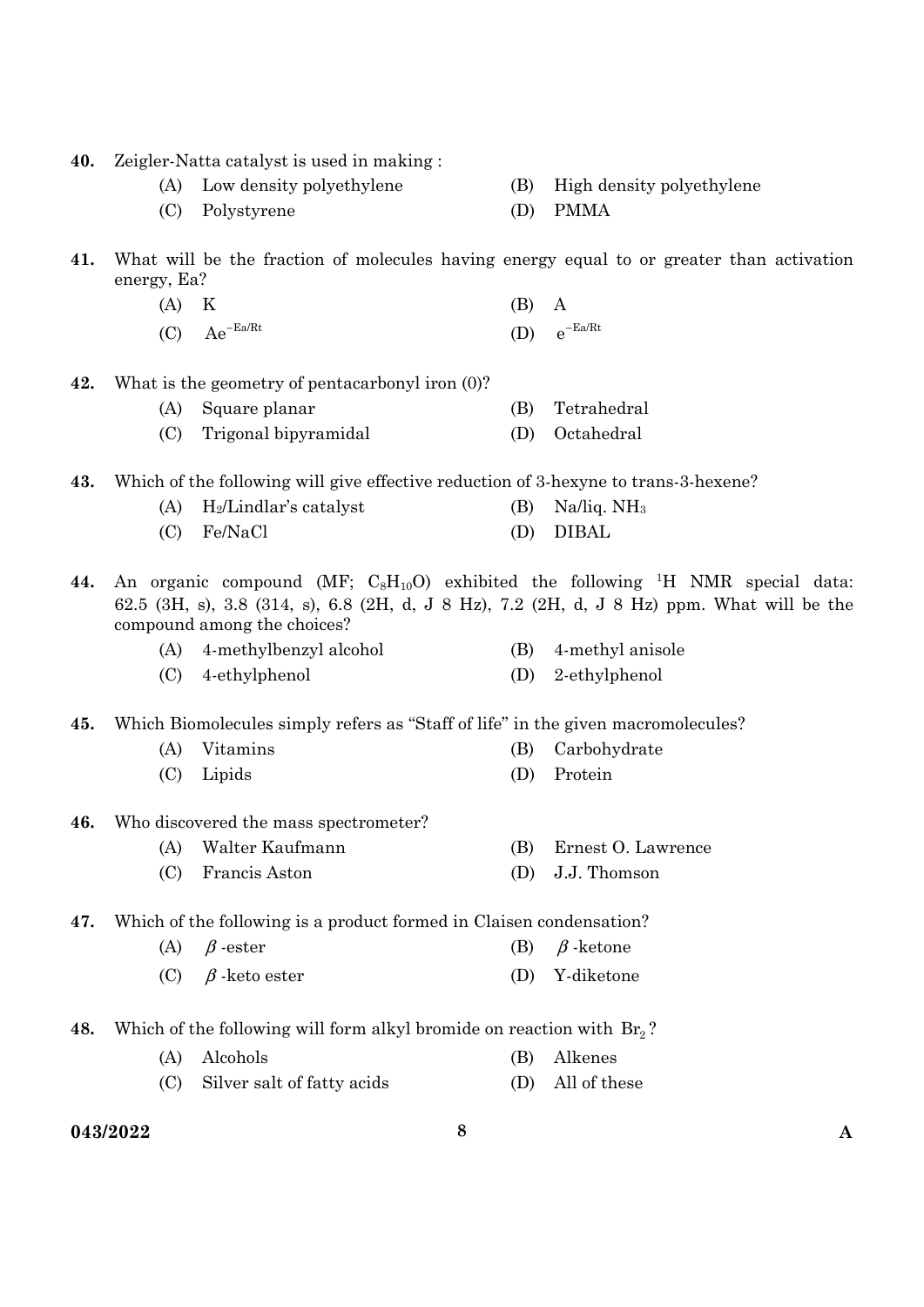| 49. | Reaction of chlorobenzene with $N \alpha N H_2 / NH_3$ forms: |                                                                                              |     |                                                                                          |  |
|-----|---------------------------------------------------------------|----------------------------------------------------------------------------------------------|-----|------------------------------------------------------------------------------------------|--|
|     | (A)                                                           | Carbene                                                                                      | (B) | Carbocation                                                                              |  |
|     | (C)                                                           | Carbanion                                                                                    | (D) | Benzyne                                                                                  |  |
| 50. |                                                               | Bischler-Napieralski synthesis is used to prepare:                                           |     |                                                                                          |  |
|     | (A)                                                           | Pyridine                                                                                     | (B) | Pyrazine                                                                                 |  |
|     | (C)                                                           | Isoquinoline                                                                                 | (D) | Quinoline                                                                                |  |
| 51. | ring?                                                         |                                                                                              |     | Which of the following is a hetrocyclic compound not having 2 nitrogen atoms in the same |  |
|     | (A)                                                           | Isoxazole                                                                                    | (B) | Pyrimidine                                                                               |  |
|     | (C)                                                           | Pyrazine                                                                                     | (D) | Pyridazine                                                                               |  |
| 52. |                                                               | Chlorination of toluene with excess $Cl_2$ in presence of heat followed by hydrolysis gives: |     |                                                                                          |  |
|     | (A)                                                           | Benzyl alcohol                                                                               | (B) | Benzoic acid                                                                             |  |
|     | (C)                                                           | o-Cresol                                                                                     | (D) | p-Cresol                                                                                 |  |
| 53. |                                                               | Alkyl halide may be converted to alkane by reduction with :                                  |     |                                                                                          |  |
|     | (A)                                                           | Zn/Cu/HCl                                                                                    | (B) | $H_2$ /Pt                                                                                |  |
|     | (C)                                                           | $NaNH_{2}/NH_{3}$                                                                            | (D) | All of these                                                                             |  |
| 54. |                                                               | $LiAlH4$ converts acetic acid into:                                                          |     |                                                                                          |  |
|     | (A)                                                           | Acetaldehyde                                                                                 | (B) | Ethane                                                                                   |  |
|     | (C)                                                           | Ethanol                                                                                      | (D) | Methanol                                                                                 |  |
| 55. | sodium. It may be :                                           |                                                                                              |     | A pure organic compound dissolved in dry benzene evolves hydrogen on reaction with       |  |
|     |                                                               | (A) Ether                                                                                    |     | (B) Alcohol                                                                              |  |
|     | (C)                                                           | Aldehyde                                                                                     | (D) | Ketone                                                                                   |  |
| 56. |                                                               | To obtain 1-Propanol from propene, the reagent of choice is:                                 |     |                                                                                          |  |
|     | (A)                                                           | $OsO_4/CH_2Cl_2$                                                                             | (B) | $O_3/Zn$ dust                                                                            |  |
|     | (C)                                                           | Alk.KMn $O_4$                                                                                | (D) | $B_2H_6/Alk.H_2O_2$                                                                      |  |
| 57. |                                                               | Ethanol may be distinguished from methanol by:                                               |     |                                                                                          |  |
|     | (A)                                                           | Benedict's test                                                                              | (B) | Tollen's test                                                                            |  |
|     | (C)                                                           | Iodoform test                                                                                | (D) | Lucas test                                                                               |  |
|     |                                                               |                                                                                              |     |                                                                                          |  |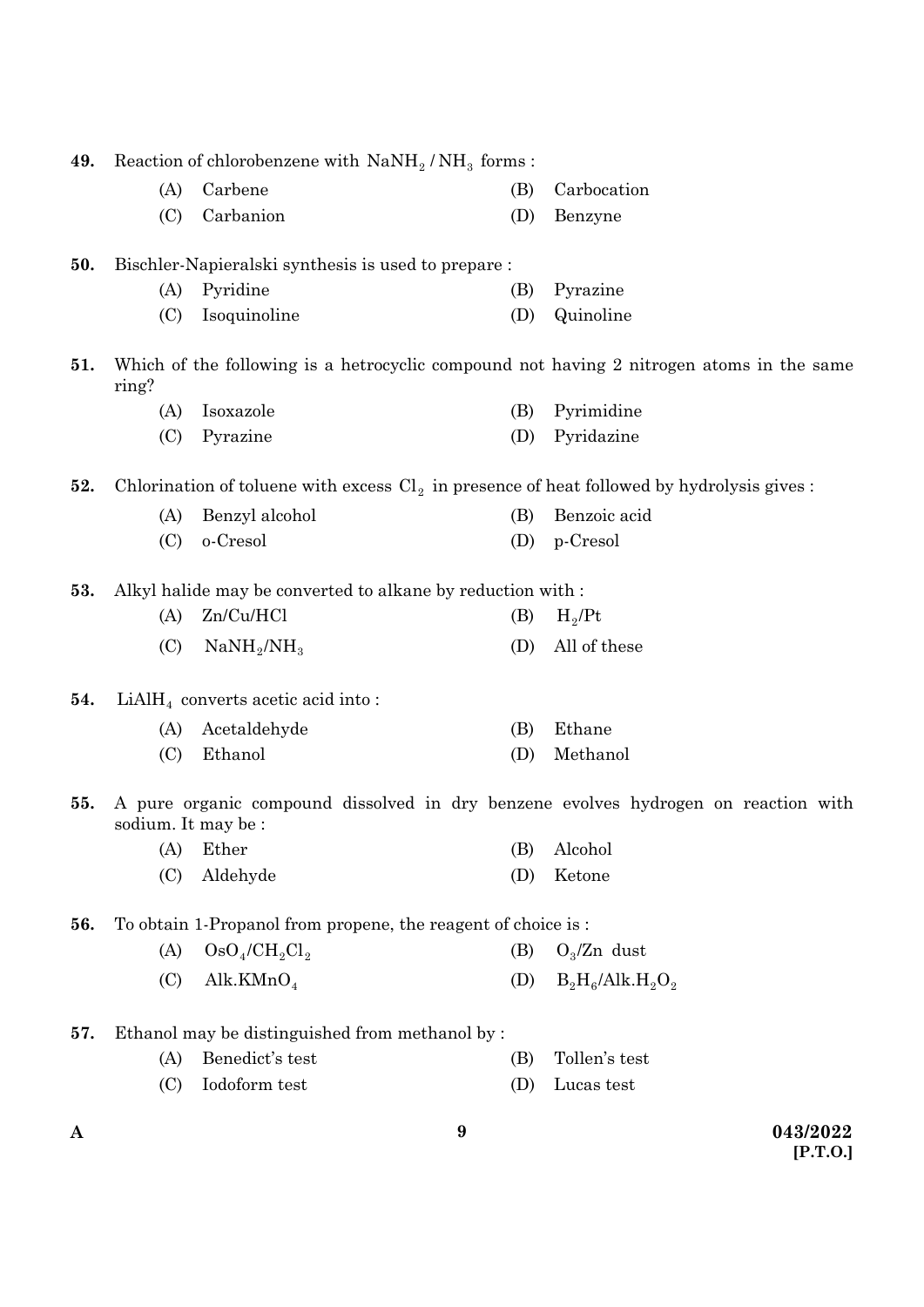- **58.** Oxymercuration of alkenes may be used to prepare :
	- (A) Alkanes (B) Alkynes (C) Alkanoic acid (D) Alcohols
- **59.** The reaction, which is used to convert phenol to salicylic acid is :
	- (A) Kolbe-Schmidt reaction (B) Phthalein reaction
	- (C) Leibermann reaction (D) Cannizzaro reaction

**60.** Reformatsky reaction is the reaction between a carbonyl compound, zinc and :

- (A) Unsaturated acid (B) Unsaturated ester
- (C)  $\alpha$ -Halo ester (D)  $\beta$ -Halo ester
- **61.** The reagent which is capable of reacting both with aldehyde as well as ketone :
	- (A) Schiff's reagent (B) Grignard reagent
	- (C) Tollen's reagent (D) Fehling's solution
- **62.** Benzoin condensation takes place between :
	- (A) Aromatic aldehyde and aromatic ketone
	- (B) Aromatic aldehyde and aliphatic ketone
	- (C) Aromatic aldehyde and aliphatic aldehyde
	- (D) Aromatic aldehyde only

**63.** Which of the following method is specific for the preparation of aromatic aldehydes?

- (A) Stephen's reaction (B) Etard's reaction
- (C) Rosenmund reduction (D) Hydrolysis of gem dihalides
- **64.** Perbenzoic acid reacts with alkenes to form :
	- (A) Epoxides (B) Ethers
	- (C) Glycols (D) Alcohols
- **65.** Hell Volhard Zelenski reaction is used to prepare :
	- (A) Acid halides (B) Nuclear halogen acid halides
	- (C) Nuclear halogen acids (D) Side chain halogen acids
- **66.** Consider two identical containers, one with 1 mole of hydrogen and the other with 1 mole of helium. If the RMS velocity of these two gases are the same, then the ratio of the temperature, i.e.,  $T_{H_2}/T_{He}$  =
	- (A)  $\frac{1}{2}$  $\frac{1}{2}$  (B)  $\frac{2}{1}$  $\frac{2}{1}$ (D)  $\sqrt{2}$

(C)  $\frac{1}{\sqrt{2}}$ 

**043/2022 10 A** 

- 
- 
- 
- 
- 
-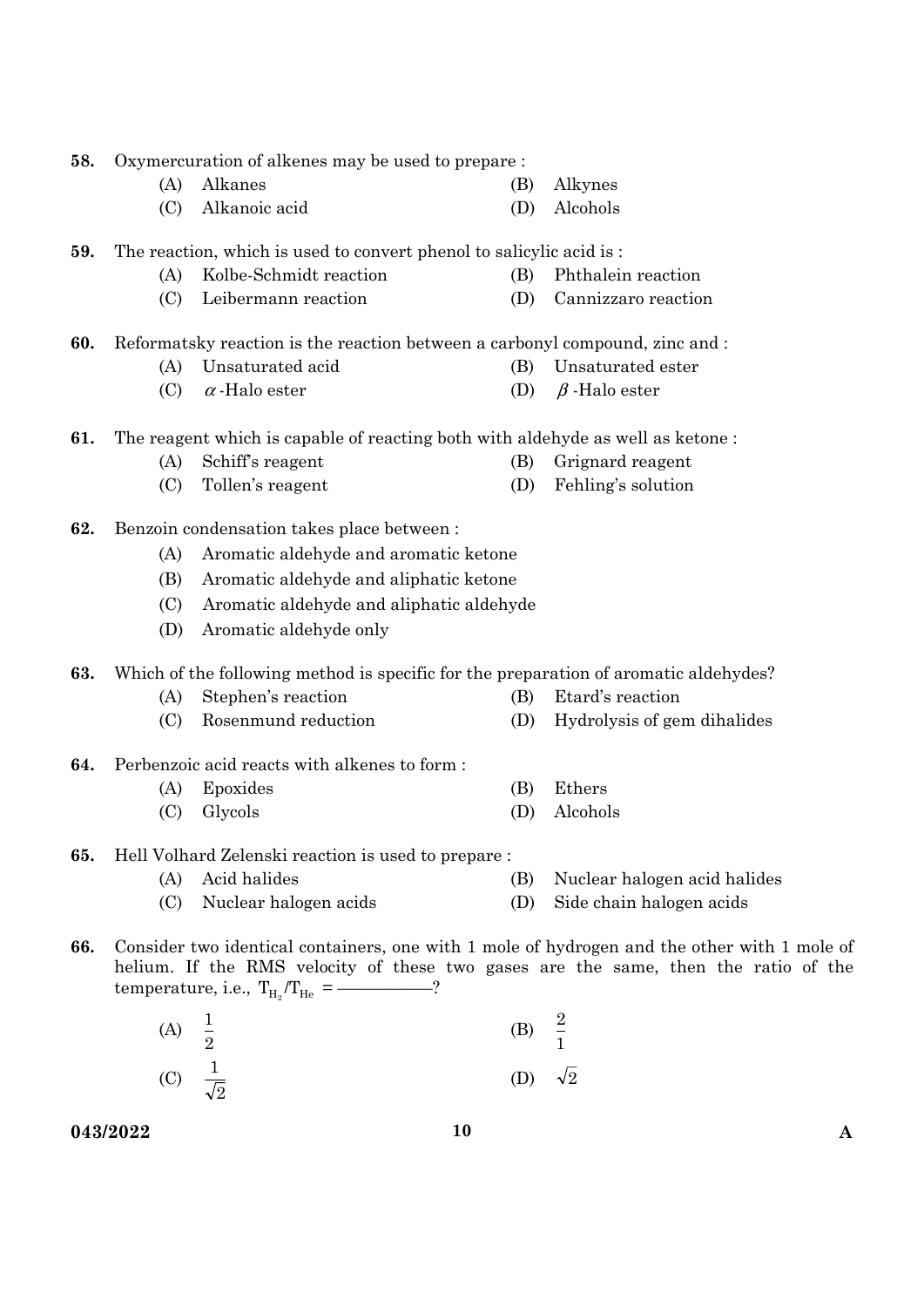**67.** Four 1 litre flasks are separately filled with the gases  $O_2$ ,  $F_2$ , CH<sub>4</sub> and CO<sub>2</sub>, under the same conditions of temperature and pressure. The ratio of their number of moles will be :

> (A)  $1:2:3:4$  (B)  $1:2:4:3$ (C)  $1:1:1:1$  (D)  $2:2:4:3$

**68.** Most probable velocity, average velocity and RMS velocity are related as :

- (A)  $1: 1.28: 1.224$  (B)  $1: 1.28: 1.424$
- (C)  $1:1.128:1.224$  (D)  $1:1.428:1.441$

**69.** The rate of diffusion of  $SO_3, CO_2, PC1_3$  and  $SO_2$  are in the following order :

| (A) $\text{PCl}_3 > \text{SO}_3 > \text{SO}_2 > \text{CO}_2$ | (B) $SO_2 > SO_3 > PCl_3 > CO_2$ |
|--------------------------------------------------------------|----------------------------------|
| (C) $CO_2 > SO_2 > PCl_3 > SO_3$                             | (D) $CO_2 > SO_2 > SO_3 > PCl_3$ |

**70.** The ratio of the total volume of bcc to simple cubic structure is :

| (A) $8:3\sqrt{3}$  | (B) $3\sqrt{3}:8$  |
|--------------------|--------------------|
| (C) $24\sqrt{3}:1$ | (D) $1:24\sqrt{3}$ |

**71.** A gas at temperature 250 K and pressure 15 atm, has a molar volume 12% smaller than that calculated from ideal gas equation, then compressibility factor under these condition is :

| $(A)$ 12 |            | (B) 88 |            |
|----------|------------|--------|------------|
|          | $(C)$ 0.12 |        | (D) $0.88$ |

**72.** Calculate the freezing point of an aqueous solution of urea, it is boils at 373.1 K  $K_f = 1.8$  K Kg/mol,  $K_b = 0.5$  K Kg/mol :

| $(A)$ 273 K            | (B) 373 K              |
|------------------------|------------------------|
| (C) $272.64 \text{ K}$ | (D) $276.24 \text{ K}$ |

**73.** Assuming ideal behaviour, calculate the mass of a non-volatile liquid, whose molecular mass = 120, which would be dissolved in 200 g of octane, by 2% lowering of vapour pressure :

| $(A)$ 4.12 gm | (B) $4.21$ gm         |
|---------------|-----------------------|
| $(C)$ 2.41 gm | (D) $2.14 \text{ gm}$ |

**74.** K<sub>sp</sub> of a salt, with general formula  $MX_2$ , in water is  $4 \times 10^{-12}$ . Calculate the concentration of  $M^{2+}$  ions in the saturated aqueous solution of the salt :

| (A) $4 \times 10^{-12}$ mol/L | (B) $1 \times 10^{-12}$ mol/L |
|-------------------------------|-------------------------------|
| (C) $4 \times 10^{-4}$ mol/L  | (D) $1 \times 10^{-4}$ mol/L  |

**75.** Which of the following change the value of K?

| (A) adding reactant      | (B) adding product  |
|--------------------------|---------------------|
| (C) changing temperature | (D) adding catalyst |

**A 043/2022 [P.T.O.]**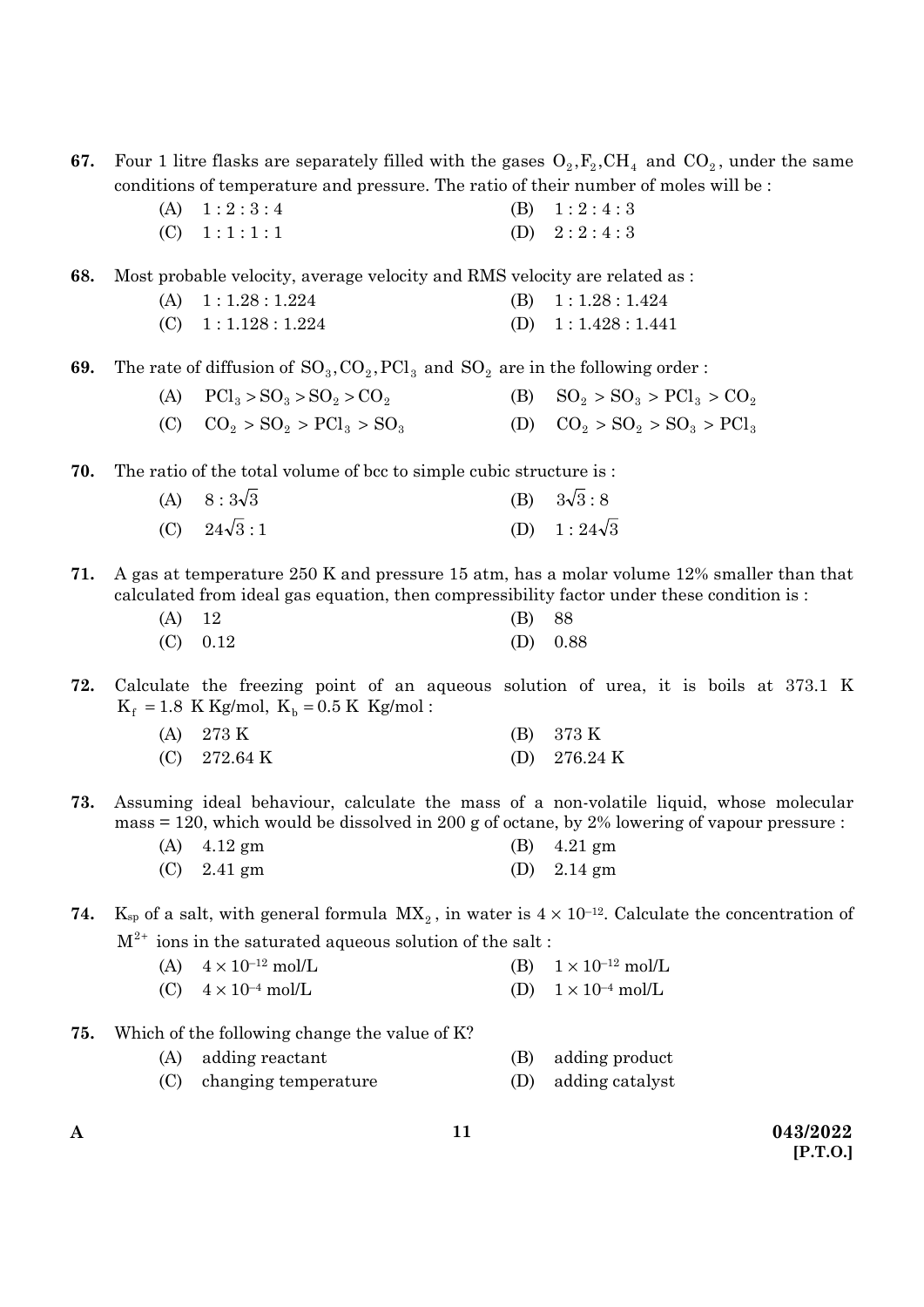- **76.** A system with zero-degree of freedom is known as :
	- (A) Monovarient (B) Bivarient
	- (C) Invarient (D) None of these
- **77.** A catalyst will increase the rate of a chemical reaction by :
	- (A) shifting the equilibrium to the right
	- (B) shifting the equilibrium to the left
	- (C) increasing the activation energy
	- (D) lowering the activation energy
- **78.** The units of erg, Joule and Calorie are interconvertible, which of the following is incorrect :
	- (A)  $10^7$  ergs = 1 Joule (B)  $4.184 \text{ J} = 1 \text{ Cal}$
	- (C)  $1 \text{ Joule} = 0.2390 \text{ Cal}$  (D)  $1 \text{ erg} = 4.184 \text{ Cal}$
- **79.** One mole of an ideal gas at 300 K is expanded isothermally from 1 litre volume to 10 litre volume.  $\Delta E$  for the process is —————.  $(R = 2 \text{ Cal } K^{-1} \text{ mol}^{-1})$ :
	- (A) 300 cal (B) 600 cal (C) 1200 cal (D) 0 cal
- **80.** The equation  $\frac{dp}{dT} = \frac{\Delta H}{T(V_2 V_1)}$ dT  $\frac{dp}{dT} = \frac{\Delta H}{T(V_2 - V_1)}$  is called : (A) Gibb's Helmholtz equation (B) Clapeyron equation
	- (C) Kirchoff's equation (D) None of these
- **81.** A process is in the equilibrium state when :
	- (A)  $\Delta G = 0$  (B)  $\Delta G > 0$
	- (C)  $\Delta G < 0$  (D) None of these
- **82.** The efficiency of a heat engine operating between 400 K and 300 K is :
	- (A) 1.0 (B) 0.75
	- (C) 0.50 (D) 0.25
- **83.** In a process  $\Delta H = 100 \text{ KJ}$  and  $\Delta S = 100 \text{ J/K}$  at 400 K. The value of  $\Delta G$  will be :

| $(A)$ 0 |             | $(B)$ 100 KJ |
|---------|-------------|--------------|
|         | $(C)$ 60 KJ | $(D)$ 50 KJ  |

**84.** The half life for a first order reaction is 2768 years. If the concentration after 11072 years is 0.0216 M, what was the initial concentration?

| $(A)$ 0.0690 M | (B) $0.345 M$ |
|----------------|---------------|
| $(C)$ 0.173 M  | (D) $1.000 M$ |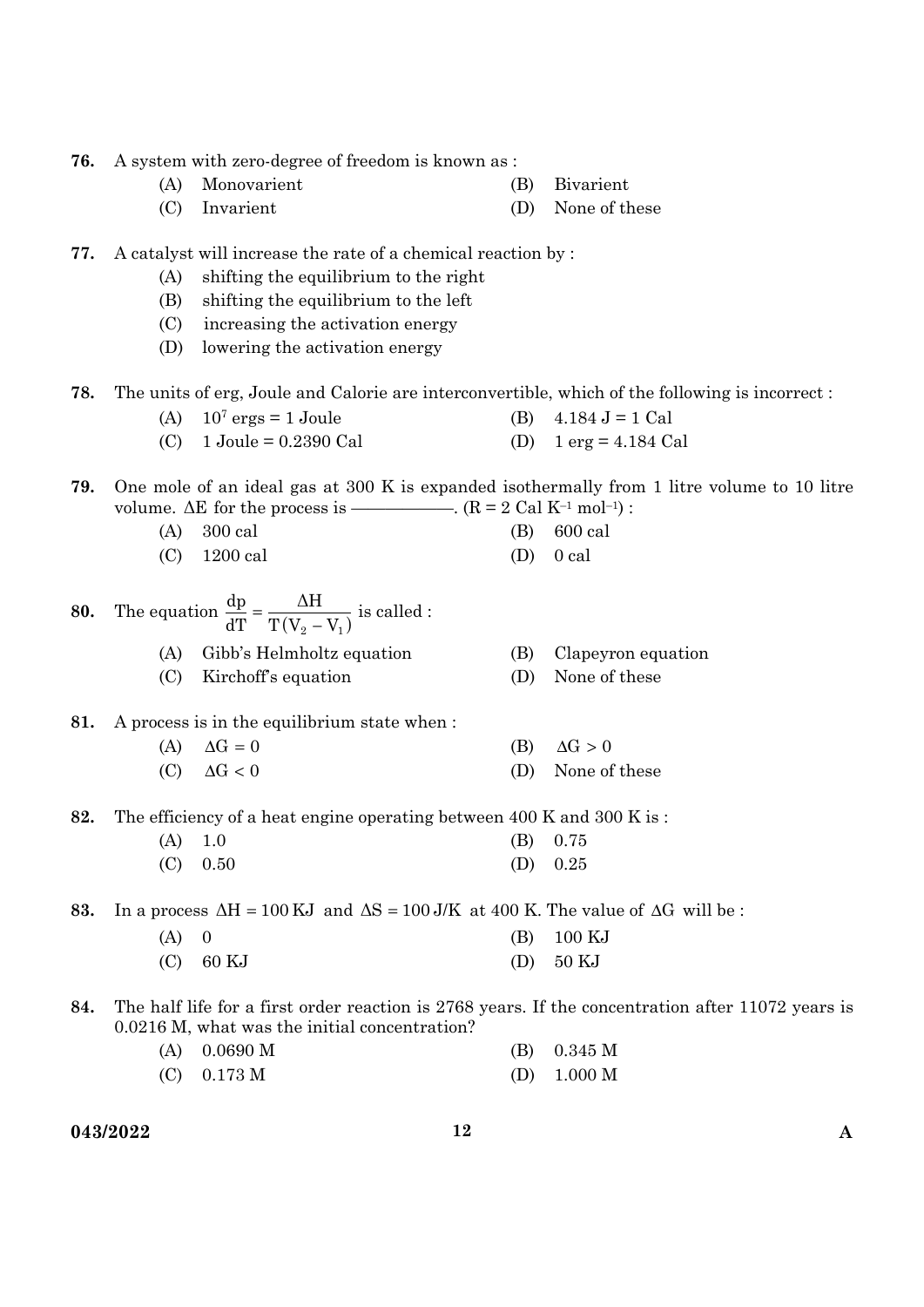- **85.** For a certain reaction, a plot of  $\ln[A]$  versus t gives a straight line with a slope of  $-1.46$  s<sup>-1</sup>. Then the order of the reaction in A is :
	- (A) 0 (B) 1 (C) 2 (D) 3

**86.** For a reaction  $A \rightarrow B$ , the activation energy is  $E_a = 125$  KJ/mol and the heat of reaction,  $\Delta H = 50$  KJ/mol. What is the E<sub>a</sub> for the reverse reaction in KJ/mol?

| $(A)$ 75 KJ/mol  | $(B)$ -75 KJ/mol         |
|------------------|--------------------------|
| $(C)$ 125 KJ/mol | (D) $175 \text{ KJ/mol}$ |

**87.** The heat of adsorption in physical adsorption lies in the range :

| (A) $1 - 10$ KJ/mol   | (B) $10-400$ KJ/mol   |
|-----------------------|-----------------------|
| (C) $40 - 100$ KJ/mol | (D) $40 - 400$ KJ/mol |

- **88.** 0.5 Normal solution of a salt placed between two platinum electrodes, 20 cm apart and of area of cross-section 4.0 sq.cm has a resistance of 25 ohms. Calculate the equivalent conductance of the solution :
	- (A)  $200 \text{ ohm}^{-1} \text{ cm}^2 \text{ eqvt}^{-1}$  (B)  $250 \text{ ohm}^{-1} \text{ cm}^2 \text{ eqvt}^{-1}$
	- (C)  $400 \text{ ohm}^{-1} \text{ cm}^2 \text{ eqvt}^{-1}$  (D)  $500 \text{ ohm}^{-1} \text{ cm}^2 \text{ eqvt}^{-1}$

**89.** 30% of 2nd order reaction is completed in 15 minutes. Calculate the time for 60% completion :

| $(A)$ 60 minutes | $(B)$ 52.5 minutes |
|------------------|--------------------|
| $(C)$ 30 minutes | $(D)$ 32.5 minutes |

**90.** A certain current liberated 1.008 g of hydrogen in 2 hours. How many grams of copper can be deposited by the same current flowing for the same time in  $CuSO<sub>4</sub>$  solution (atomic mass of  $Cu = 63.5$ :

| (A) $31.75$ g | (B) $63.5 g$   |
|---------------|----------------|
| $(C)$ 127.0 g | (D) $15.875$ g |

- **91.** The specific conductance of a 0.01 M solution of KCl is  $1.4 \times 10^{-3}$  ohm<sup>-1</sup> cm<sup>-1</sup> at 298 K. Its molar conductance is :
	- (A)  $0.14 \text{ ohm}^{-1} \text{ cm}^2 \text{ mol}^{-1}$  (B)  $1.4 \text{ ohm}^{-1} \text{ cm}^2 \text{ mol}^{-1}$
	- (C)  $14.0 \text{ ohm}^{-1} \text{ cm}^2 \text{ mol}^{-1}$  (D)  $140 \text{ ohm}^{-1} \text{ cm}^2 \text{ mol}^{-1}$
- **92.** The equivalent conductance at 18ºC of a normal solution of KCl is 98.2 and for infinite dilution at the same temperature is 131. Calculate the degree of dissociation of KCl at this dilution :

| (A) 0.1   | $(B)$ 0.2 |            |
|-----------|-----------|------------|
| $(C)$ 0.5 |           | (D) $0.75$ |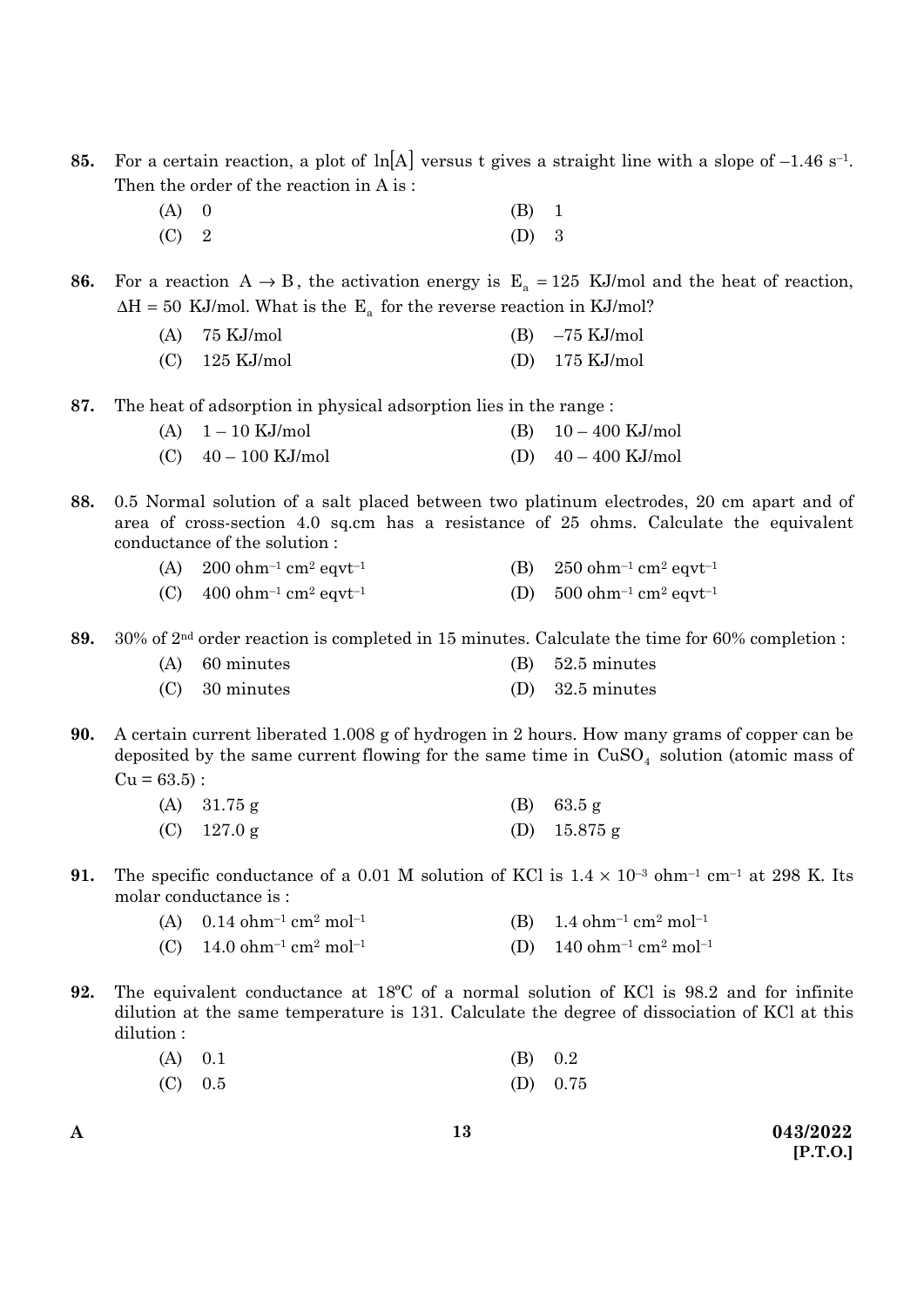|                                                                                           |               | (C) $pH = 7 - \frac{1}{2}pKa + \frac{1}{2}log C$                  |     | (D) $pH = 7 - \frac{1}{2}pKa - \frac{1}{2}log C$                             |  |
|-------------------------------------------------------------------------------------------|---------------|-------------------------------------------------------------------|-----|------------------------------------------------------------------------------|--|
| 94.                                                                                       |               | The heat of neutralisation of all strong acid and strong base is: |     |                                                                              |  |
|                                                                                           | (A)           | equal to zero                                                     | (B) | nearly the same                                                              |  |
|                                                                                           | (C)           | not fixed                                                         | (D) | varies from acid to acid                                                     |  |
| 95.                                                                                       |               | Which among the following is not microwave active?                |     |                                                                              |  |
|                                                                                           | (A)           | HCl                                                               | (B) | H <sub>2</sub>                                                               |  |
|                                                                                           | (C)           | <b>HBr</b>                                                        | (D) | CO                                                                           |  |
| 96.                                                                                       |               | The NMR active molecule is:                                       |     |                                                                              |  |
|                                                                                           |               | (A) ${}_{6}C^{12}$                                                | (B) | $_{6}C^{13}$                                                                 |  |
|                                                                                           |               | (C) $8^{16}$                                                      |     | (D) ${}_{2}He^{4}$                                                           |  |
| 97.                                                                                       | electrons is: |                                                                   |     | The magnetic moment of a molecule is 1.732 magnetons. The number of unpaired |  |
|                                                                                           | (A)           | $\overline{0}$                                                    | (B) | $\mathbf{1}$                                                                 |  |
|                                                                                           | (C)           | $\overline{2}$                                                    | (D) | 3                                                                            |  |
| 98.                                                                                       |               | $n \to \sigma^*$ transition occurs in :                           |     |                                                                              |  |
|                                                                                           | (A)           | alkanes                                                           | (B) | alkenes                                                                      |  |
|                                                                                           | (C)           | halogen compounds                                                 | (D) | carbonyl compounds                                                           |  |
| 99.                                                                                       |               | Specific selection rule for rotational spectrum is :              |     |                                                                              |  |
|                                                                                           |               | (A) $\Delta V = \pm 1$                                            |     | (B) $\Delta J = \pm 1$                                                       |  |
|                                                                                           |               | (C) $\Delta V = \pm 1, \pm 2$                                     |     | (D) $\Delta J = \pm 1, \pm 2$                                                |  |
| 100. The formula used for the determination of relative viscosity by Ostwald's method is: |               |                                                                   |     |                                                                              |  |
|                                                                                           | (A)           | $\frac{y_1}{y_2} = \frac{d_1 t_1}{d_2 t_2}$                       | (B) | $\frac{y_1}{y_2} = \frac{d_1 t_2}{d_2 t_1}$                                  |  |
|                                                                                           |               |                                                                   |     |                                                                              |  |
|                                                                                           |               | (C) $\frac{y_1}{y_2} = \frac{d_2 t_1}{d_1 t_2}$                   |     | (D) $\frac{y_1}{y_2} = \frac{d_2 t_2}{d_1 t_1}$                              |  |
|                                                                                           |               |                                                                   |     |                                                                              |  |
|                                                                                           |               |                                                                   |     |                                                                              |  |
|                                                                                           | 043/2022      |                                                                   | 14  | $\mathbf A$                                                                  |  |
|                                                                                           |               |                                                                   |     |                                                                              |  |

**93.** pH of an aqueous solution of weak acid and strong base is given by the relation :

 $pH = 7 + \frac{1}{2}pKa + \frac{1}{2}\log C$  (B)  $pH = 7 + \frac{1}{2}pKa - \frac{1}{2}\log C$ 

 $pH = 7 + \frac{1}{2} pKa - \frac{1}{2} log C$ 

(A)  $pH = 7 + \frac{1}{2}pKa + \frac{1}{2}log C$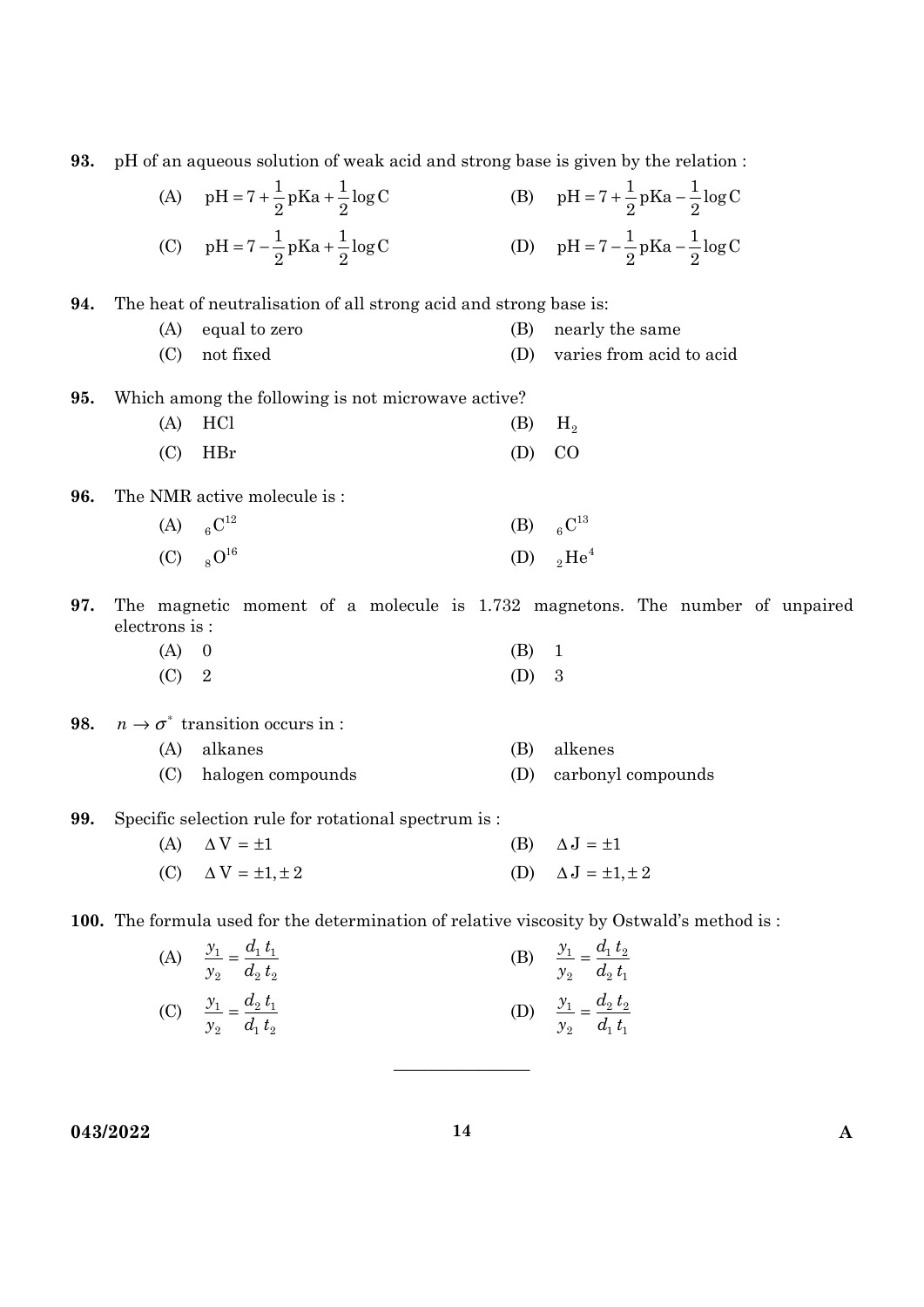## **SPACE FOR ROUGH WORK**